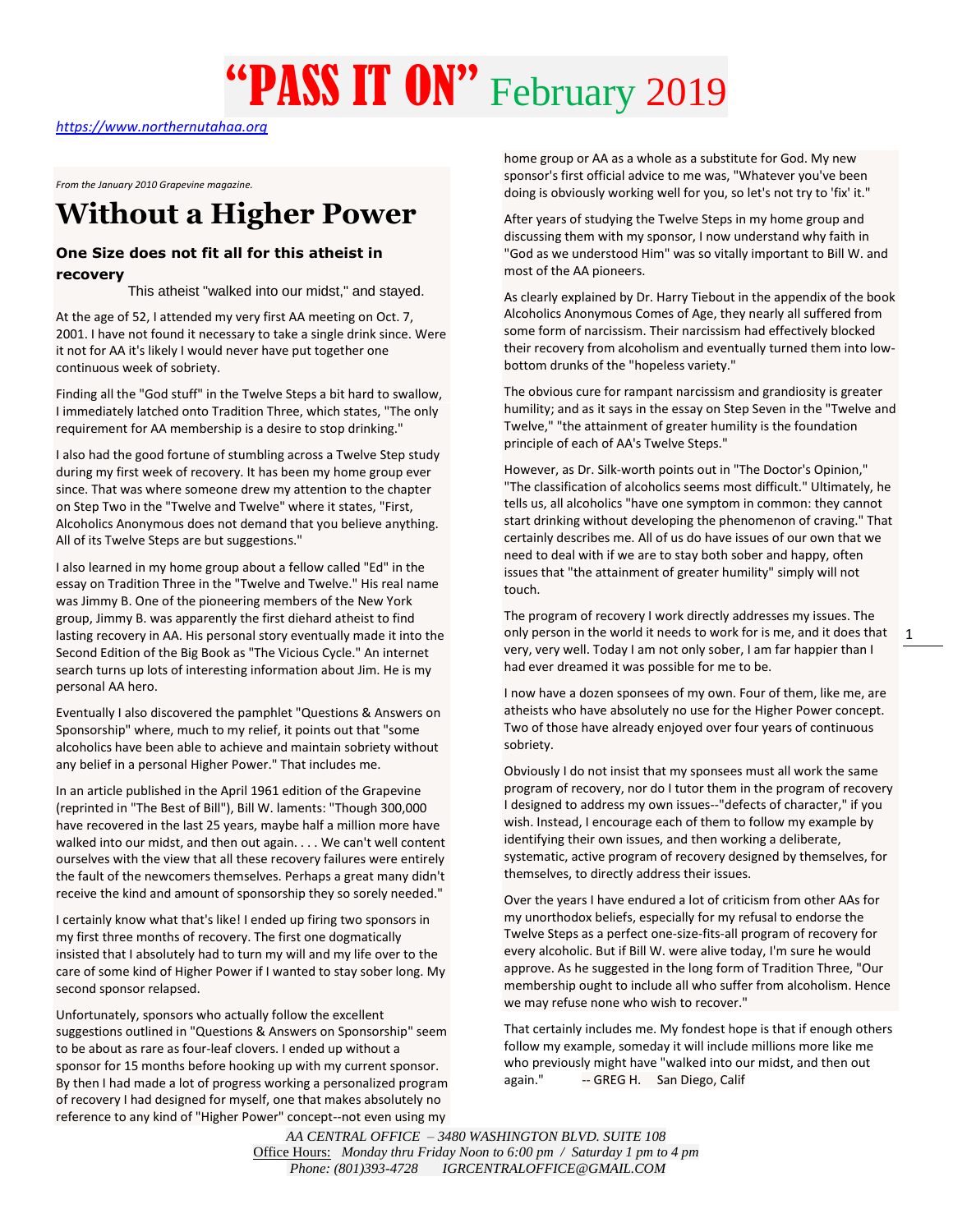*[https://www.northernutahaa.org](https://www.northernutahaa.org/)*

### AA Meetings in need of support

### **Wed Night Mixed Group**

8:00 pm 3350 Harrison Blvd. (OD) United Church of Christ Congregational **Ogden Valley BYOB Group**

Thursday, 6:30 pm, 131 S. 7400 E. Huntsville (Huntsville Library)

**Clearfield Group** Saturday 5:00pm Clearfield Community Church 200 South 500 East Clearfield **Babes of Anonymity (**Women)

Thursday  $@5:3068024^{\text{th}}$  street (OWD)

### **Friday Night Action**

Friday 8pm; 3329 Harrison Blvd. St Paul Lutheran School. **Coalville AA @ The Firehouse**

> Sunday, 7pm **SOS Group**

1579 South State, Clearfield Friday 8:00 pm O, WC

**Admitted We Were Powerless**

Saturday 7pm Elevation Church 375 South State, Clearfield

**Sisters In Sobriety (**Women)

Tuesday 5:00pm 5700 S. 2050 W. Roy Baptist Church

### **Our Common Solution**

Wednesday 7pm 524 N. Fairfield Rd. Hope Apts. in the Commons room

### New Meeting

**Quitting Time** Wednesday, 6pm Davis Behavioral Health, Bldg C – Journey House 2250 N. 1700 W. Layton

#### \*\*\*New TIME\*\*\*

**Tyler Ave. Group** Tuesdays, **now at 7:00 pm** Events listed are presented solely as a service to readers, not as an endorsement by Intergroup Service of Northern Utah or AA. For any additional information, please contact Central Office at (801)393-4728

Email CO at *[igrcentraloffice@gmail.com](mailto:igrcentraloffice@gmail.com)* Central office Web Sit[e https://www.northernutahaa.org](https://www.northernutahaa.org/)

### Women's Retreat House

**has service opportunities for live in or for volunteer managers. Contact: Lisa Brown @ (801) 391-8152**

### **Alano Club Activities,**

*680 24th Street, 801-393-5054 Alano Club Webpag[e alanoninc@gmail.com](mailto:alanoninc@gmail.com) Karaoke every Sunday 8pm*

Club Dance **Every Saturday Night** *8:00pm to Midnight (Non-Members \$2.00) (support the Alano Club by purchasing an annual membership)*

### **District Information**

#### **Many open service positions. GSR's need to be present.**

- ➢ **District 1 – 2 nd Thursday, 6:30PM 131 W Forest St., Brigham City**
- ➢ **District 11 – 2 nd Wednesday 6:30PM-1131 S Main St Centerville**

2

### New Meeting

**Upon Awakening** 7:00 AM - *DAILY* Alano Club - Ogden

*\*\*\* NEW DAY \*\*\** **BYOB Group, Huntsville Library Now on Thursday at 6:30- pm**

### Suggested Contributions

**50%** - Intergroup/ Central Office **10%** - Area 69 **30%** - GSO Ogden, Utah 84401 Clearfield, Utah 84089 New York, NY. 10163

**10%** - District 11 **10%** - District One 2320 Wood Hollow Way **OR** P.O. Box 953 Bountiful, UT 84010 (whichever applies) Brigham City, Utah 84302

3480 Washington Blvd #108 P.O. Box 6044 P.O. Box 459, Grand Central Station

*AA CENTRAL OFFICE – 3480 WASHINGTON BLVD. SUITE 108* Office Hours: *Monday thru Friday Noon to 6:00 pm / Saturday 1 pm to 4 pm Phone: (801)393-4728 IGRCENTRALOFFICE@GMAIL.COM*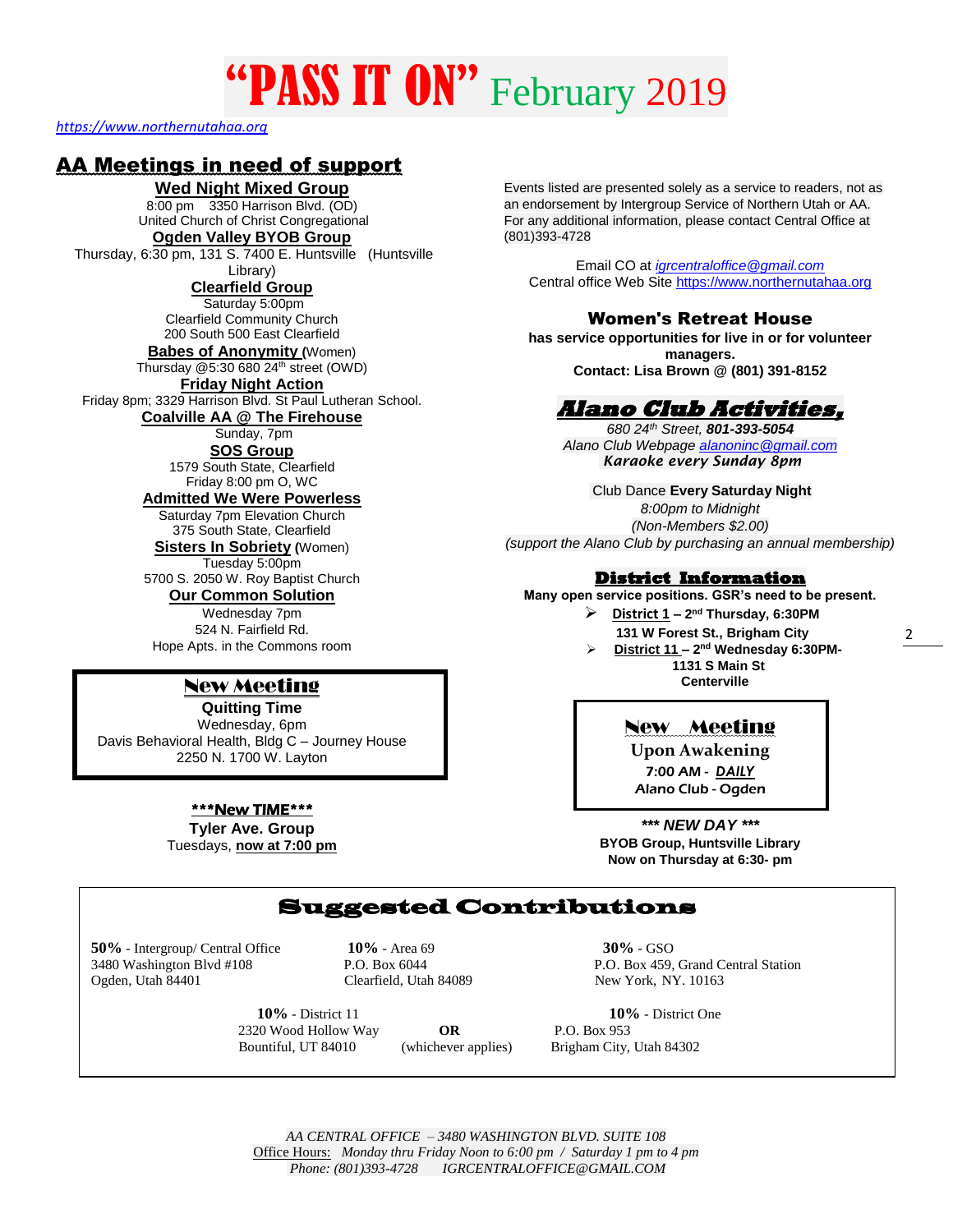*[https://www.northernutahaa.org](https://www.northernutahaa.org/)*

### **Intergroup Meeting Minutes**

"PASS IT ON" February 2019

**January 14, 2019**

In attendance were Steering Committee Members –Mike W., William B., Kelly, C., Darren H., & Central Office manager – Randy C

IGR's – Jonny W., Jen K., Jocelyn, John H., Mike L., Andy H., Dustin H. & District 11 DCMC Mike F. were also in attendance.

Mike W. opened the meeting at 6:35 pm with a moment of silence for the still suffering alcoholic. John H. the 12 Traditions and the 7th tradition basket was passed, collecting \$12.00

Mike L. read the December meeting minutes and they were approved as is.

Randy C. (Office Manager) gave the following report: Sales Summary:

|  | Books: |  | (1/2 Novembers sales) |
|--|--------|--|-----------------------|
|--|--------|--|-----------------------|

| $\bullet$ | Chips: |            | 332 |     |
|-----------|--------|------------|-----|-----|
|           |        | ∩ Brass    |     | 61  |
|           |        | o Aluminum |     | 178 |

|            | Tri-Plate |    |  |  |
|------------|-----------|----|--|--|
| Pamphlets: |           | 23 |  |  |

Donations: \$ 1,044

| $\bullet$<br>$\bullet$ | Groups:<br>Individual:<br>$\bullet$ District #1: | 15 groups<br>1 person |                   | \$ 60 | donated $$764$ (down \$120 from Nov.)<br>donated \$103 (for MS365 subscription) |
|------------------------|--------------------------------------------------|-----------------------|-------------------|-------|---------------------------------------------------------------------------------|
|                        | Office Activity:                                 | Manager               | <b>Volunteers</b> |       | Total                                                                           |

| Hours:               | 99 | 15 | 114 |
|----------------------|----|----|-----|
| Visits:<br>$\bullet$ | 54 |    | 55  |
| • Calls/Msgs:        | 42 |    | 42  |
| Emails:<br>$\bullet$ | 39 |    | 39  |
|                      |    |    |     |

Prudent Reserve Balance: (Goal = \$4,800) 1,600 x 3 months (operating expenses) Nov: \$ 600

Dec:: \$ 625 ( 4% increase)

| $(May 2017 = $1,730)$ |  |
|-----------------------|--|

Checking Account Balance: (averaged) December \$ 379 Current balance \$ 1,650

Our volunteer; Steffi P., serves Central Office from 1pm – 4pm each Saturday. We are closed on Sunday. Thank YOU for the continued opportunity to serve Northern Utah AA and this committee.

### **Old Business**

 $\Box$  Elections for open positions: (a)Committee Chair, (b)Public Information, (c)Web Servant.

• No qualified AA's stood for upcoming open Steering Committee positions.

### **New Business**

- Ogden IGR Price List distributed to the IGR's in attendance. Pricelist is available at Central Office.
- **Sobriety Chips (coins) new source, estimated \$50 per month savings.**

□ Office Manager Compensation Review

> Closed with hand holding and the Responsibility Statement at 7:33 pm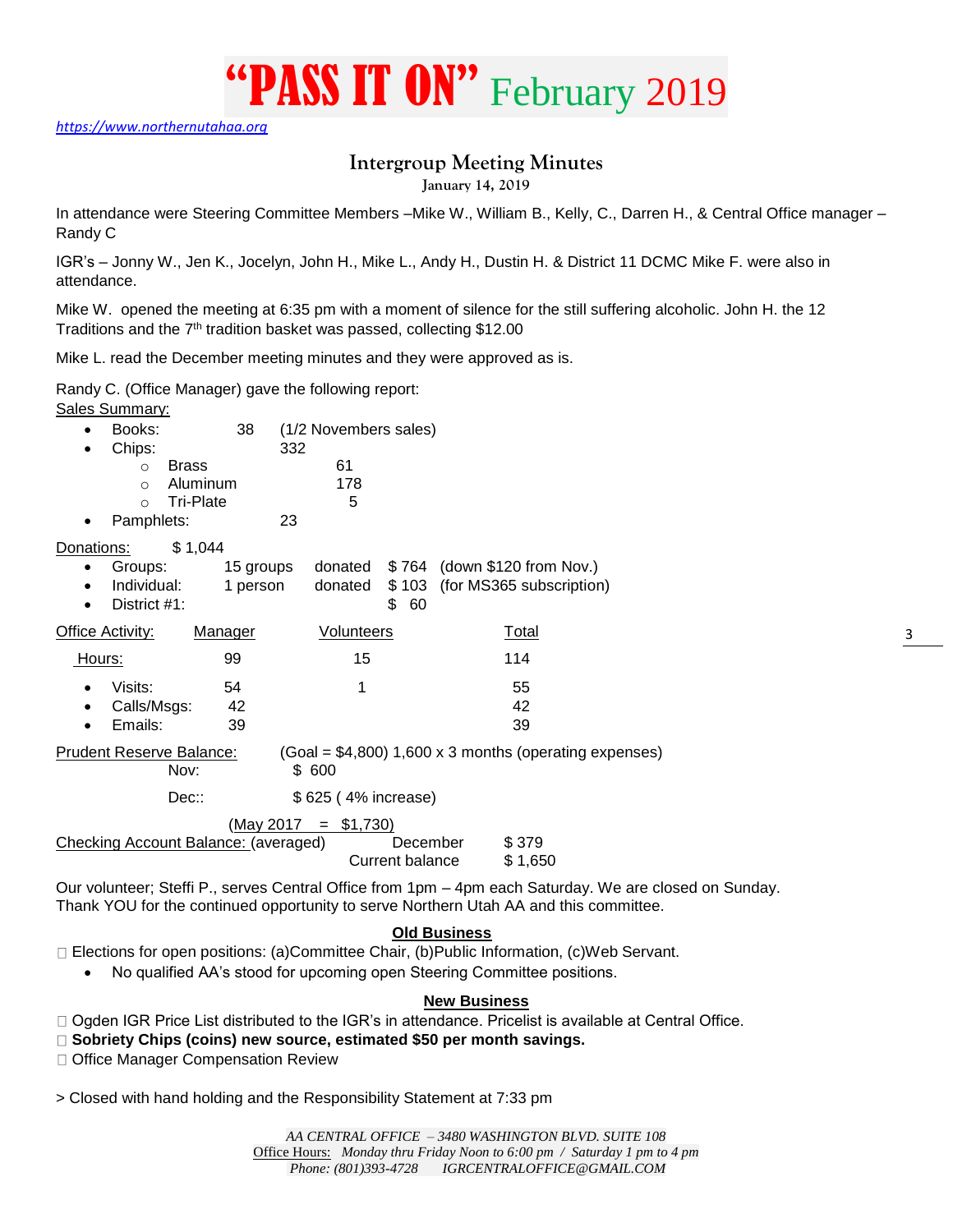### *[https://www.northernutahaa.org](https://www.northernutahaa.org/)*

## **Service Opportunities at Central Office**

- ➢ Ogden Central Office hours: Mon thru Fri, Noon - 6pm Saturday, 1:00 pm – 4:00 pm
- ➢ **Two Central Office Steering Committee positions were vacated in December. Those positions are (a) Public Information, (b) Webservant. Those interested in standing for these positions should attend the February 11th IGR Meeting.**
- $\triangleright$  Randy will serve as interim Webservant and Newsletter Publisher.
- ➢ Central Office Volunteers needed, evenings from 4-6. Those interested contact Randy at Central Office.
- ➢ Inter Group Rep's needed, those interested get with your home group and represent them at the Central Office Inter Group meeting the second Monday of each month at 6:30.
- ➢ Women and Men needed for our 12 Step Call list, call Central Office to sign up.



*[https://www.northernutahaa.org](https://www.northernutahaa.org/)*



 *Note: IGR = Inter Group Representative*

### IGR Meeting Attendance

- ➢ **7 District One** groups sent IGR's to the January meeting.
- ➢ Groups represented:
	- Babes of Anonymity
	- Sunday Serenity Group
	- Recovery Together Group
	- Beyond the Horizon Group
	- Morgan Group
	- Courage to Change
	- Wednesday Night Alumni
- ➢ *Please* send an IGR to represent your group and help Central Office reach the still suffering Alcoholic.

*AA CENTRAL OFFICE – 3480 WASHINGTON BLVD. SUITE 108* Office Hours: *Monday thru Friday Noon to 6:00 pm / Saturday 1 pm to 4 pm Phone: (801)393-4728 IGRCENTRALOFFICE@GMAIL.COM*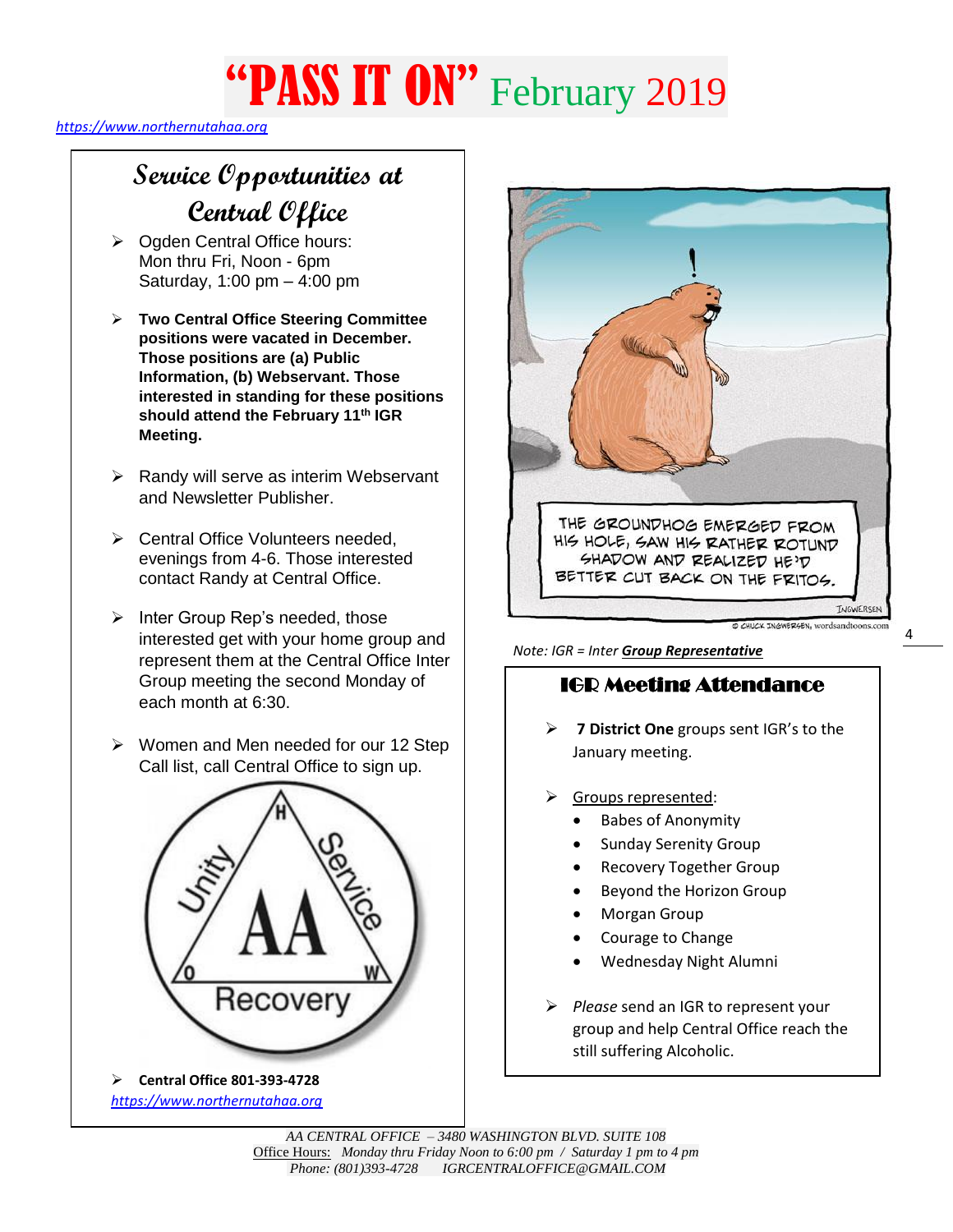*[https://www.northernutahaa.org](https://www.northernutahaa.org/)*



*Thank YOU*, for supporting YOUR **Ogden** Central Office

# "Listening requires no commenting."

Bob M. 2014

| <b>2018 Group Donations</b>         |          |               |
|-------------------------------------|----------|---------------|
| <b>Group Name</b>                   | December | 2018<br>Total |
| 12 O'Clock High Group               | 100.00   | 100.00        |
| <b>Admitted We Were Powerless</b>   |          | 578.00        |
| Babes of Anonymity                  |          | 306.76        |
| Beyond the Horizon Group            |          | 181.00        |
| <b>BYOB Group</b>                   |          | 48.00         |
| <b>Clearfield Group</b>             |          | 206.25        |
| Courage to Change Group (RR)        |          | 256.25        |
| <b>District One</b>                 |          | 570.00        |
| District One - Special Donation     |          | 100.00        |
| Friday Night Recovery Group         |          | 143.00        |
| <b>Bridgerland Group</b>            |          | 85.00         |
| Grupo Primer Paso de Ogden (SP)     | 15.00    | 165.00        |
| Higher Ground Group (Fruit Heights) | 80.00    | 460.00        |
| In Solution Group                   |          | 50.00         |
| Meat and Potatoes ABSI Study        |          | 508.00        |
| Meat and Potatoes Big Book Study    |          | 508.00        |
| Meeting in the Mountains - ALL      |          | 63.00         |
| New Comers Group                    |          | 90.00         |
| Primary Purpose Group (Layton)      |          | 70.00         |
| Recovery Together Group (5)         | 132.00   | 402.21        |
| Red Barn Group                      |          | 85.00         |
| Sat Am Men's Brotherhood Group      |          | 1,080.00      |
| Sat Night Alumni Group ORMC         |          | 288.21        |
| Serenity Happy Hour Group Wednesday |          | 51.00         |
| Serenity thru the Storm             |          | 55.00         |
| Sisters' In Sobriety Group          |          | 38.00         |
| SOUTH DAVIS #1                      | 50.00    | 200.00        |
| Stone of Sisyphus Group             |          | 80.00         |
| Sunday Morning Serenity Group -     |          | 54.59         |
| Sunday Night Unity Group            |          | 646.00        |
| Sunday Serenity Happy Hour Grp      |          | 625.18        |
| Thursday Night Harrison Group       |          | 80.00         |
| Tuesday Morgan Group                | 120.00   | 320.00        |
| Tyler Ave Group                     | 62.25    | 649.75        |
| Valley Camp                         | 105.00   | 997.00        |
| Wed Night Stag Group                |          | 200.00        |
| Wednesday Night Alumni Group ORMC   | 100.00   | 700.00        |
| Wednesday Night Mixed Group         |          | 130.00        |
| Women's Circle 0f Hope              |          | 151.95        |
| Women's Retreat House (All Groups)  |          | 838.25        |
| ** UNKNOWN **                       |          | 84.00         |

*AA CENTRAL OFFIC* Office Hours: *Monday thru Phone:* (801)393-472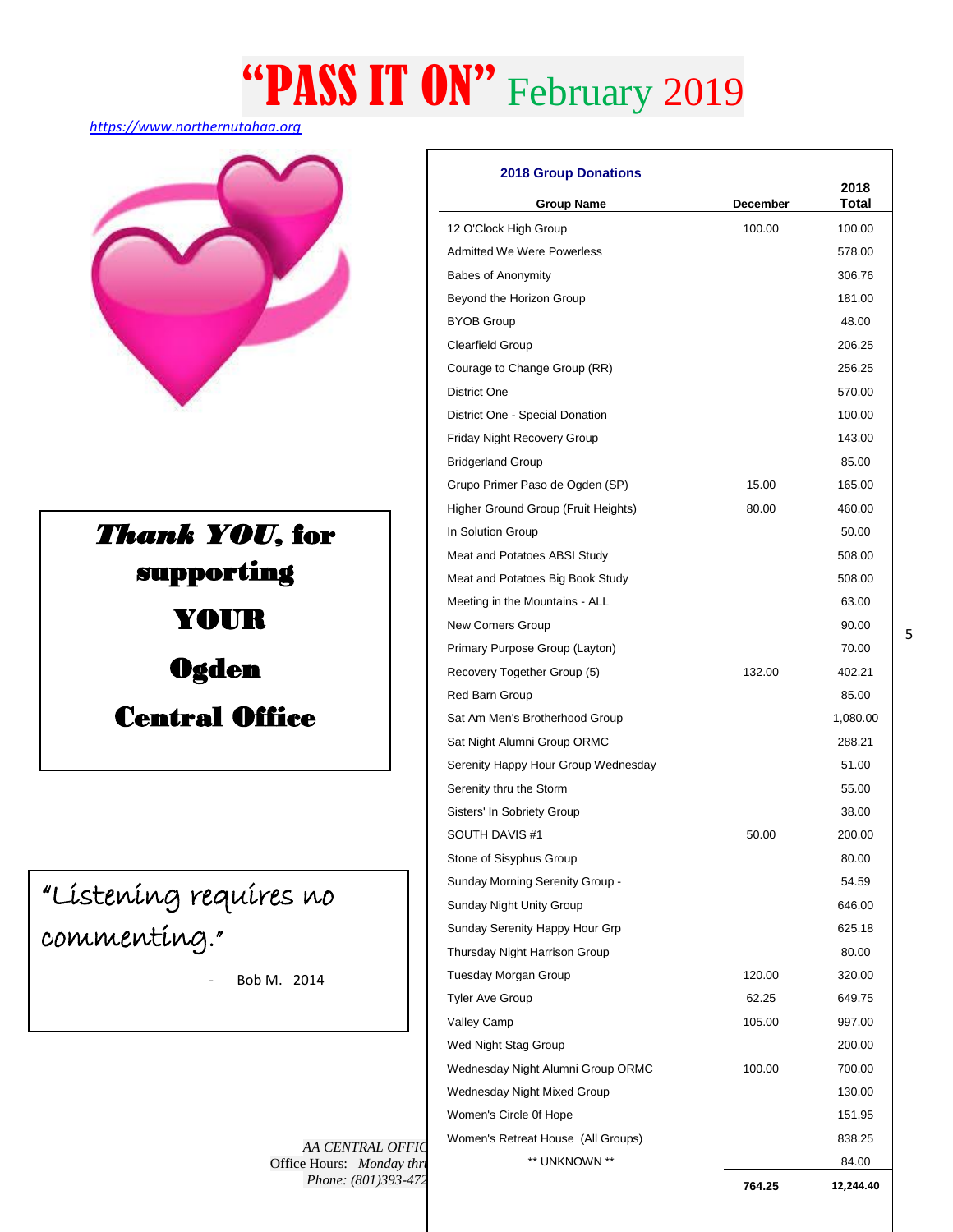*[https://www.northernutahaa.org](https://www.northernutahaa.org/)*

|                           | <b>InterGroup Office of AA</b>    |                                         |              |
|---------------------------|-----------------------------------|-----------------------------------------|--------------|
|                           | Ogden                             |                                         |              |
|                           | <b>Income Statement</b>           | <b>4th Quarter</b>                      | Oct - Dec 18 |
|                           |                                   | October thru December 2018              |              |
| Income                    |                                   |                                         |              |
|                           | <b>Donations</b>                  |                                         | 3,276.80     |
|                           | <b>Merchandise Sales</b>          |                                         | 3,446.00     |
|                           |                                   | <b>Total Income</b>                     | 6,722.80     |
| <b>Cost of Goods Sold</b> |                                   |                                         |              |
|                           |                                   | <b>COGS - Literature</b>                | 2,912.38     |
|                           |                                   | <b>COGS - Coins</b>                     | 518.68       |
|                           |                                   | <b>Total COGS</b>                       | 3,431.06     |
|                           |                                   | <b>Gross Profit</b>                     | 3,291.74     |
| <b>Expense</b>            |                                   |                                         |              |
|                           | <b>Bank charges</b>               |                                         | 53.17        |
|                           | <b>Contract Services</b>          |                                         |              |
|                           |                                   | <b>Answering Service</b>                | 105.00       |
|                           | <b>Total Contract Services</b>    |                                         | 105.00       |
|                           | <b>Facilities &amp; Equipment</b> |                                         |              |
|                           |                                   | <b>Maintenance</b>                      | 37.50        |
|                           |                                   | <b>Utilities</b>                        | 118.50       |
|                           |                                   | Rent                                    | 1,320.00     |
|                           |                                   | <b>Total Rent, Parking, Utilities</b>   | 1,438.50     |
|                           |                                   | Facilities & Equipment - Other          | 6.29         |
|                           |                                   | <b>Total Facilities &amp; Equipment</b> | 1,482.29     |
|                           | <b>Operations</b>                 |                                         |              |
|                           |                                   | <b>Office Supplies</b>                  | 190.89       |
|                           |                                   | <b>Telephone</b>                        | 303.51       |
|                           | <b>Total Operations</b>           |                                         | 494.40       |
|                           | <b>Payroll Expenses</b>           |                                         | 2,228.56     |
|                           | <b>Payroll Taxes</b>              |                                         | 178.35       |
|                           | POS Inventory Adj.                |                                         | 273.45       |
|                           | Postage                           |                                         | 20.00        |
|                           |                                   | <b>Total Expense</b>                    | 4,835.22     |
| Net Income                |                                   |                                         | $-1,543.48$  |

6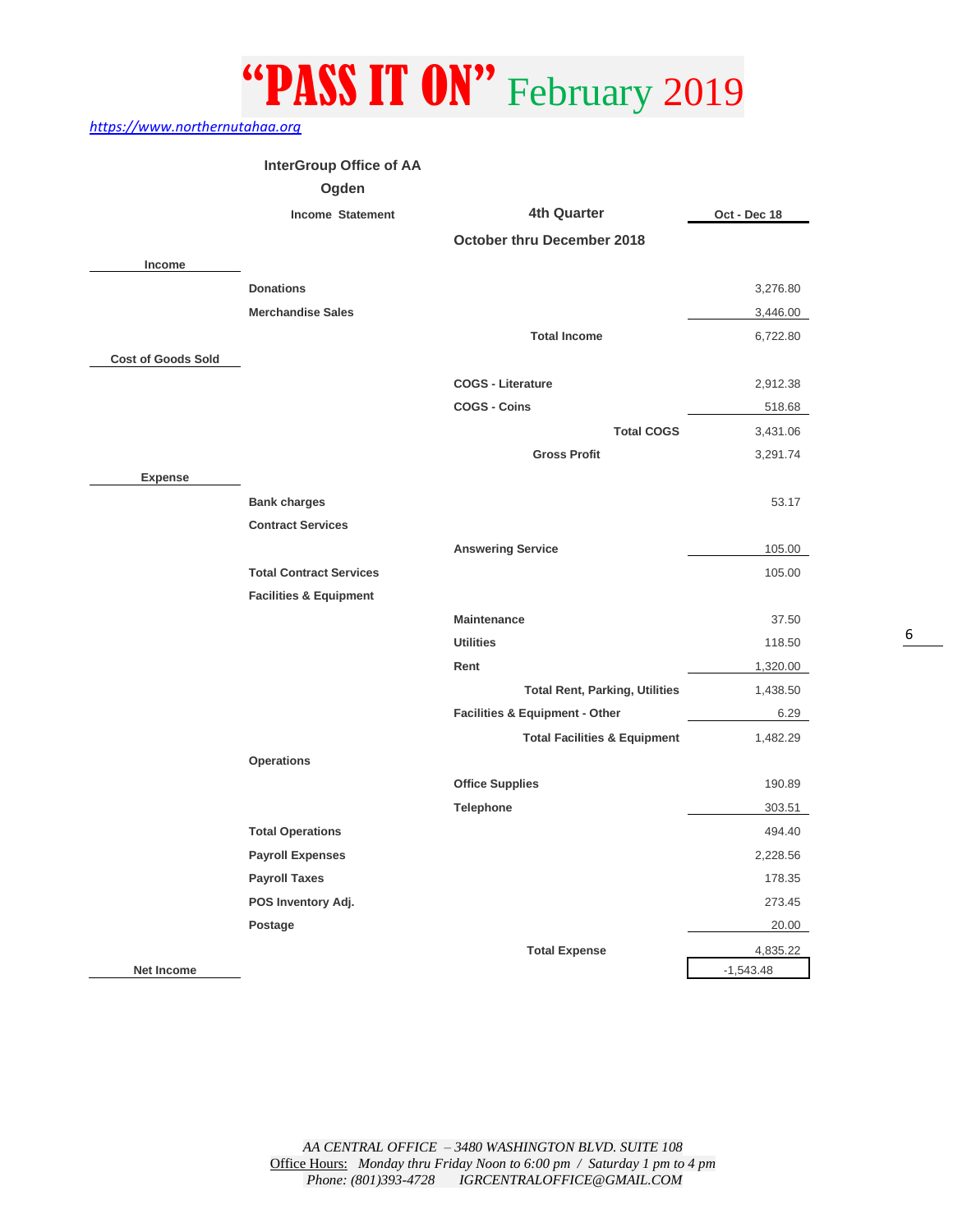*[https://www.northernutahaa.org](https://www.northernutahaa.org/)*

### **District One Meeting Minutes for January 10, 2019**

### **OPENING:**

Craig called the meeting to order at 6:30 with a moment of silence, followed by the Serenity Prayer. Jennie read the GSR Preamble and Mark read the Twelve Traditions. There were two new GSRs, Andy, from Sunday Morning Serenity and Tracy, from Courage to Change. There were two interested A.A., Mark and Sue. There was one visitor, Mike, DCM from District 11. Those in attendance: 2 DCMs, 13 GSRs, Treasurer, Corrections, Intergroup Logan, Intergroup Ogden and Treatment. Sue called the roll and read the minutes from the December District One meeting. The minutes were approved, with a motion from Shelley and William 2<sup>nd</sup>.

### **@REPORTS**

### **Intergroup Logan –** David

Intergroup Meeting December 28, 2018 Meeting started 6:33 PM with a Moment of Silence followed by the Serenity Prayer. James read 12 traditions. Cindy read minutes – accepted. Treasurer's Report: No activity. Balance \$870.07. Prudent Reserve \$1000.68. Doesn't include literature budget. PI: Found 10 mistakes on website, tried to get corrected. Still working on it. Michelle suggested he talk to Randy. Gave updated meeting lists to groups – haven't emailed again yet. CPC: Absent. Lit: Absent. Corrections: Vacant. Old Business: James asked for another month to find a venue regarding the suggestion that Intergroup host more events in Cache Valley. Chili cook off to be March instead of February. March 2, 2:30 – 6:00. Doors 2:30, dinner 3:00. Speaker to follow. Possibly changing to a Crock-Pot cook off. James is heading. Considering changing Intergroup meetings to Thursday at 5:15 at new clubhouse location. New Business: Michelle tentatively stood for Chair position, pending home group's support. No one attended District meeting in Dec. David and/or Mark will attend January's. Closed 7:14 PM with Responsibility statement.

Intergroup Ogden –**William – Report was given verbally.**

### **Corrections – Bryce**

I have made contact with Randy at Central Office to and with his help have arranged to keep things going as Mike had them. People needing literature can just go to Central Office for it so long as I pay for the order within a few days. Janessa and I are planning on attending the IGR meeting for Logan Central Office this month. I plan to try and get something set up like what Randy and I have going, giving the Cache County Jail guys' access to the Pink Can Money. I've contacted a few of the people taking meetings into the jails, working with Janessa and Randy we plan to get Bridging the Gap going for treatment centers and jails in District One, work in progress. Thanks more to come.

### Treasurer **– Michelle**

The District One Finances for January 2019 are as follows: The donations totaled \$631.22. The expenses totaled \$1017.04. The total balance of the account this month is \$4077.99. Minus our \$2000 P/R, the Pink Can Money \$1082.55, the total balance is \$1006.45. The Treasurer report was approved, with a motion from Craig and William 2<sup>nd</sup>. The budget/expense report was tabled until next month for corrections to be made.

### Treatment – **Janessa**

I have made a purchase for new pamphlets in the amount of \$87 for a total of 400 plus pamphlets plus meeting schedules and will be including some cards to help with bridging the gap.

### **OPEN DISCUSSION – GSR's**

Shelley gave a report from the Bridgerland group. Mike announced the Chili, Chili Cookoff. Janessa asked about planning a Workshop. It needs to wait till after the budget has been presented.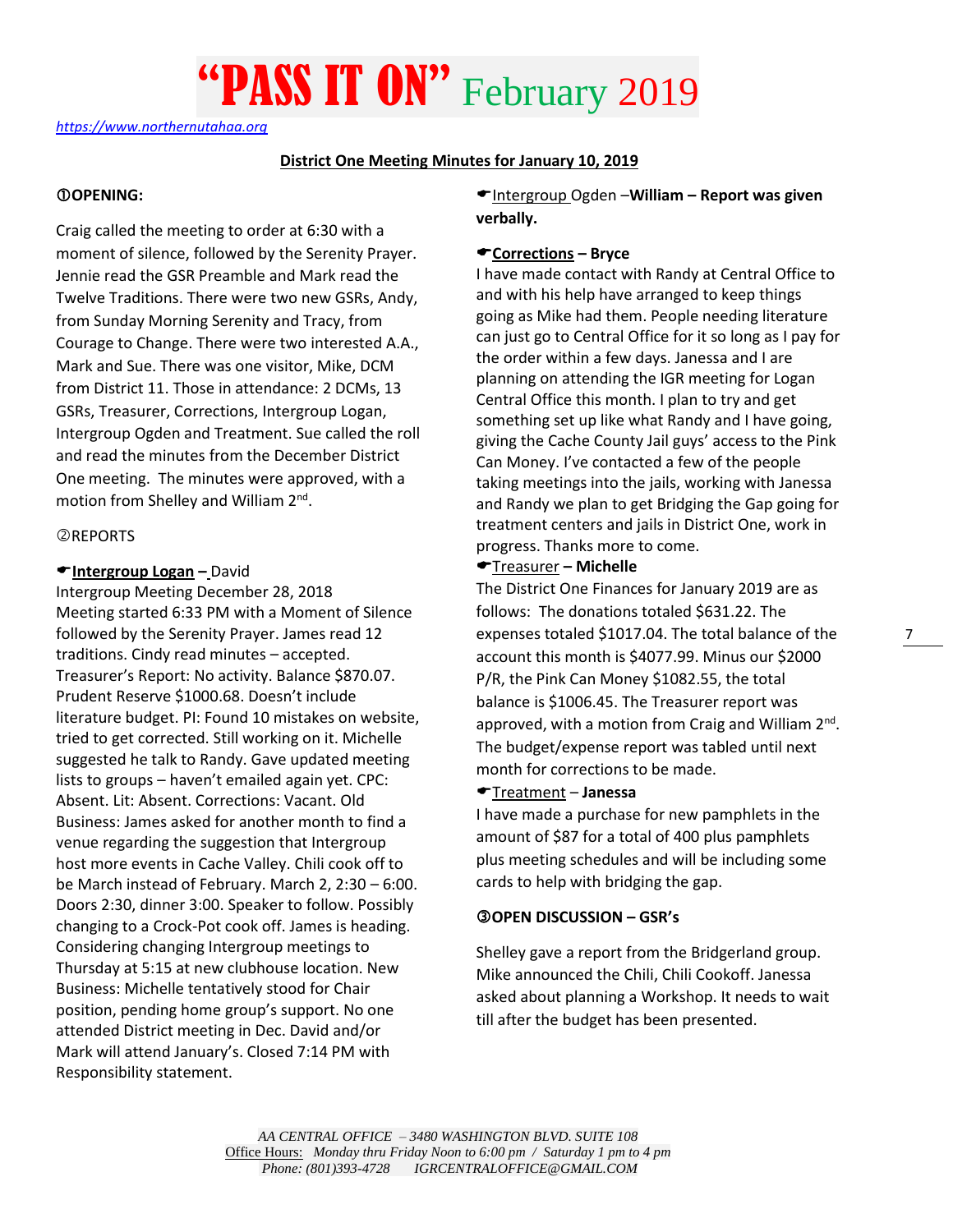*[https://www.northernutahaa.org](https://www.northernutahaa.org/)*

### **District One Meeting Minutes (cont.)**

### *<u>AFLECTIONS</u>*

Elections were opened for 4 DCMs, 4 Alt. DCMs, C.P.C., Grapevine, Literature, PI and Secretary Chair Positions. No one stood.

#### PLEASE TAKE THIS BACK TO YOUR GROUPS**.**

### **OLD BUSINESS**

➔**There will be another Guideline Review on February 14 at 5:30 before the District meeting. This should be finished up to present the changes in March District meeting.**

#### *<u>ONEW BUSINESS</u>*

**→**Craig motioned to order a case of the Pamphlet "The God Word" to give to each home group. The motion passed. It was suggested to put them in the literature racks. Central Office can put their name in to order them also. Paul set up a Budget Review committee to meet on Jan 24 at 6:30 at the BC

Alano Club. The committee is as follows: Paul, Jennie, Jerry, Craig, Jim, Michelle. There was talk about having free Pink Can Money cans in the Central for any group interested in taking one to their home group. Shelley is going to the Feb Committee Meeting if anyone is interested in ride with her.

### **COMING SOON**

Next District Meeting **-** BC Alano Club – Feb 14 @ 06:30 pm**.**

**February Committee Mtg (District 10 SLC) Feb 23, 2019.**

**PRAASA (Area 9 Irvine, CA) Mar 1-3 2019**

### **ØCLOSING**

**The meeting was closed at 7:17 pm with the Responsibility Statement.** 

## **Utah Area 69 Calendar of Events**

**February 29, 2019 February Committee Mtg. District 10 SLC**  March 1-3, 2019 **PRAASA PRAASA Area 9 Irvine CA. April 5-7, 2019 Pre-Conference Assembly District 11&12 SLC May 19-25, 2019 General Service Conference** New York, NY **June 7-9, 2019 Post-Conference Assembly District 8 Vernal June 22, 2019 Bridging the Gap Workshop District 2 South SLC August 17-18, 2019 Pre-Assembly Workshop District 10 SLC September 27-29, 2019 Fall Assembly District 11 Bountiful**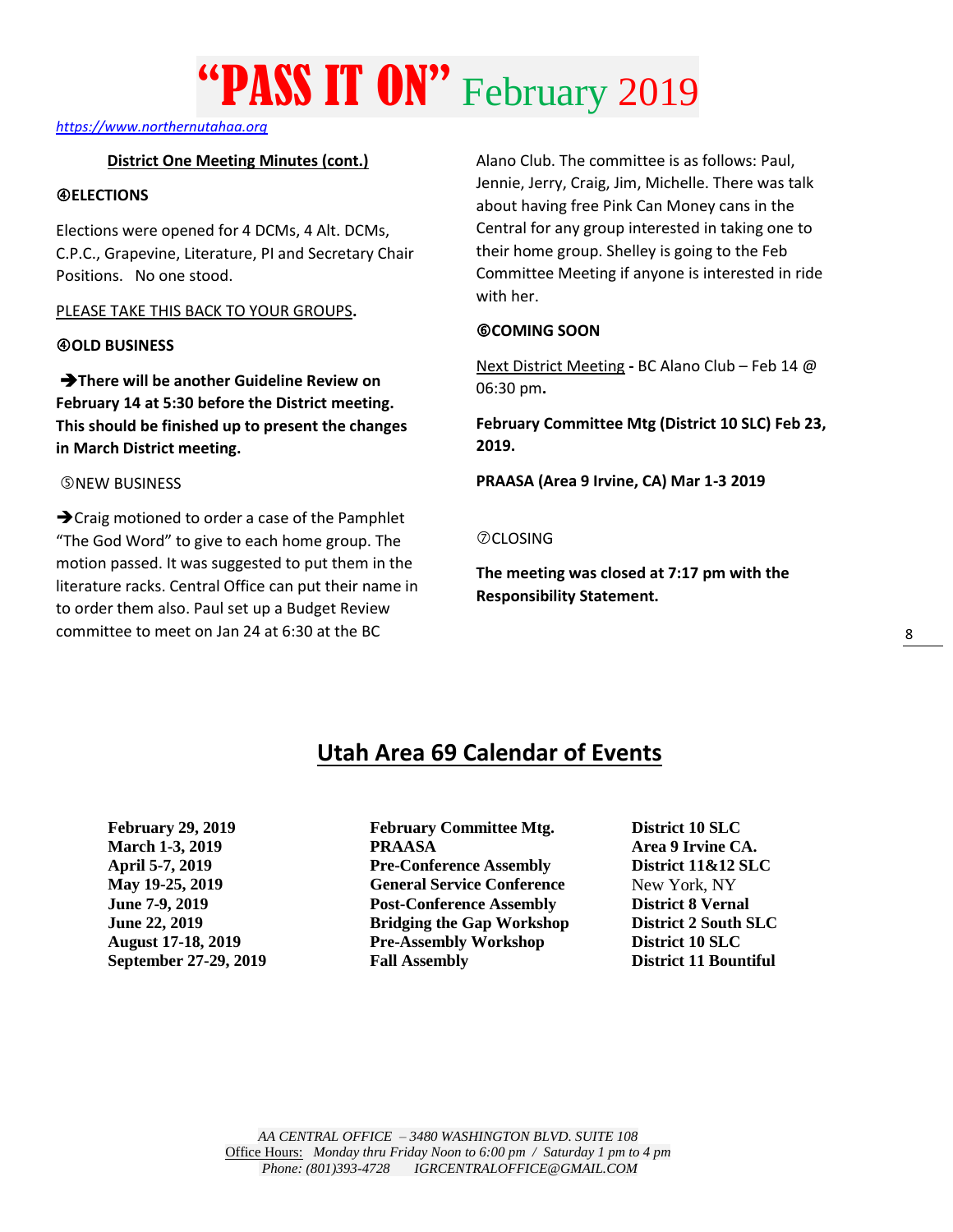

*[https://www.northernutahaa.org](https://www.northernutahaa.org/)*

### DISTRICT 11 :

### Minutes from January 9, 2019

Episcopal Church of the Resurrection1131 South Main St. Centerville, Utah 84014

Chair: Mike Fresh Opened meeting with Serenity Prayer at 6:30 AA Preamble: Chuy 12 Traditions: Kurt GSR Preamble: Brady Minutes: Were read by Chris A. - Motion to accept/Lisa R. -second/ Kelly-passed after minutes were amended to show Gary Jones as Corrections chair.

Financial Report/Pass the basket: Julie.- Motion to accept/Kelly-second/Kathy D.----- Passed unanimously

Upcoming events and Reports: Were read District Business: Open District Positions Panel 69: Alt DCM N-BTG- CPC- PI

Kim Noble stands for BTG position- states qualifications with less than 1 year sober\*\*Chris makes a motion to wave the 2 yr. Requirement\*\*Kathy D. 2<sup>nd</sup>\*\* motion passed with one abstaining and one no vote--motion to accept Kim for BTG by Lesa c./ kathy D second- vote passed-/ one no and one abstaining.

District Reports: were read

Discussion:

New DCM meetings-  $4^{\text{th}}$  Tuesday- next meeting 22<sup>nd</sup> Jan- 6pm S. Davis recovery Record District meetings- Dan makes motion/ Chuy  $2<sup>nd</sup>$  motion. GSR Report Forms- create later GSR Registration- Concepts read by Lisa R. Concepts to be read Feb 13, by Dan

Close meeting: Responsibility Statement

Next Meeting; February 13, 2019